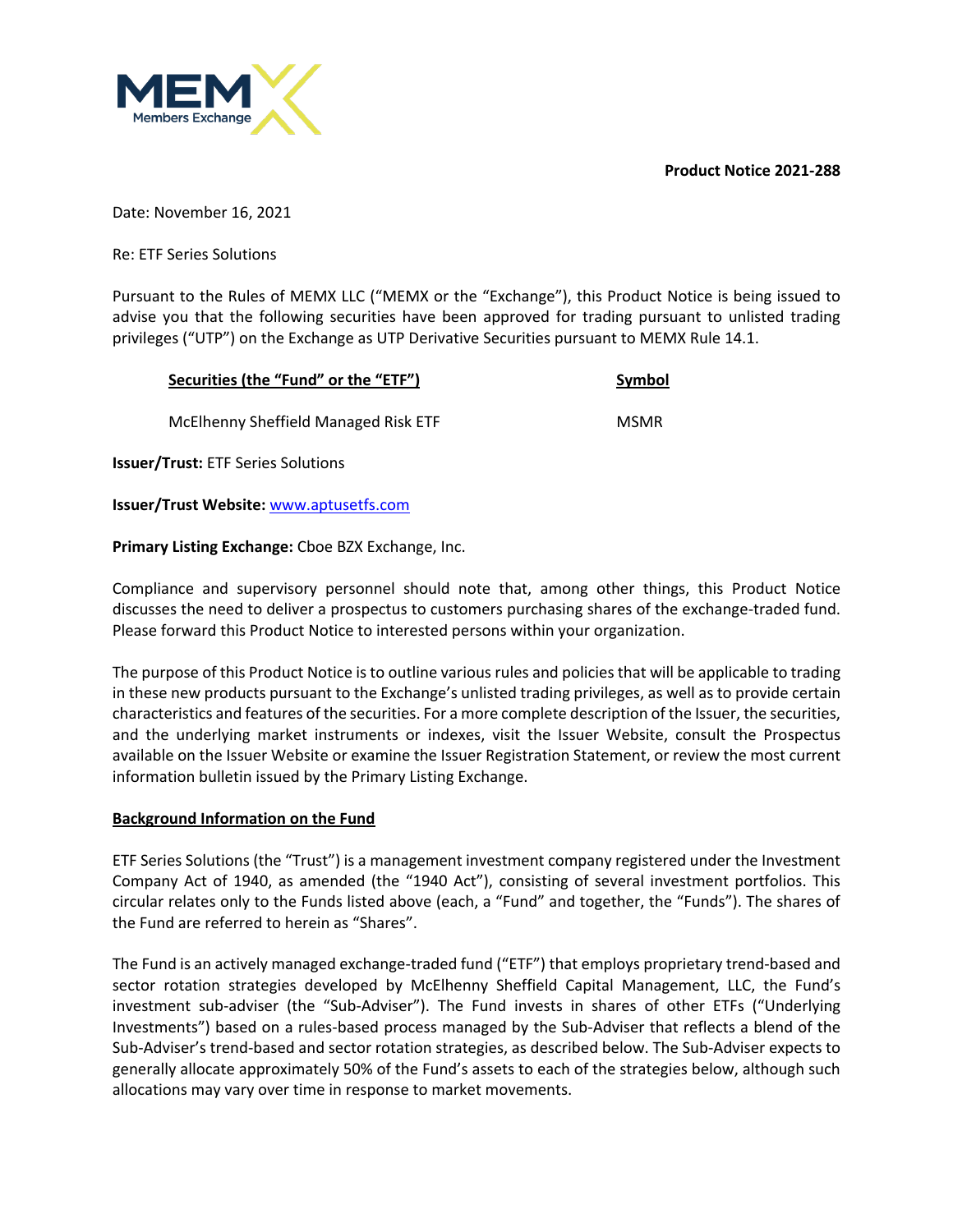#### Page 2

## Trend Plus Strategy

The Sub-Adviser's "Trend Plus" strategy utilizes a rules-based trend following approach that seeks to participate in upward trends in U.S. equity markets while avoiding large drawdowns. Trend following, sometimes referred to as absolute momentum or time series momentum, is an investing approach that compares the price of a security to its own price trend (or compares the level of a stock index to its upward or downward trend), with the expectation that upward trending securities (or indices) will continue their upward move in the future. The Trend Plus strategy uses a variety of market indicators (*e.g.*, price, breadth, and relative strength) measured daily across various timeframes to identify and assess the strength of upward trends in U.S. equity markets and allocate investments to a mix of equity or defensive ETFs accordingly. Equity ETFs used by the strategy may invest in U.S. equity securities of any market capitalization, but will typically have a strong bias toward large-capitalization companies (*e.g.*, those comprising the Nasdaq-100 Index). Defensive ETFs used by the strategy will generally either invest in investment-grade bonds of any maturity, including those issued by the U.S. government or its agencies or instrumentalities or by corporations ("Investment-Grade Bond ETFs"), or use derivatives to seek exposure to changes in the value of the U.S. dollar relative to certain leading foreign currencies ("U.S. Dollar ETFs").

The Trend Plus strategy allocates to equity ETFs or defensive ETFs based on the daily "weight of the evidence" for upward trends as presented by the indicators described above, and the exposure may range from 100% to equity ETFs to 100% to defensive ETFs. To manage risk and avoid large drawdowns, the strategy employs a series of stop levels, such that the strategy switches from equity exposure to defensive exposure as the price of the equity market falls to the specified stop levels. The stronger the indication of an upward trend, the wider the gap before the stop level is reached, and as the indicators show the upward trend weakening, the stop levels are tightened to further mitigate downside risk. The tighter stop levels operate so that, when the indicators show a weakening of the upward trend, the strategy will switch to defensive exposure based on a smaller drop in the price of the Fund's holdings than it would when the indicators show a stronger upward trend. Once the strategy is in a defensive mode, the Sub-Adviser will incrementally increase exposure to equity ETFs as evidence of a new upward trend in equities emerges.

## Sector Rotation Strategy

The Sub-Adviser's "Sector Rotation" strategy is a momentum-based investing strategy that seeks to participate in U.S. market segments that are demonstrating a high degree of recent momentum and that the Sub-Adviser expects to outperform the broad U.S. market over short time horizons (*i.e.*, the next three months). Momentum investing, sometimes referred to as relative momentum, is an investing approach that looks at how the price of securities (or the level of an index) have changed in relation to the price changes of other securities (or other indices), with the expectation that the outperforming securities (or indices) will continue to exhibit future outperformance. At the beginning of each quarter, the Sub-Adviser uses a proprietary momentum scoring system to rank a variety of ETFs focused on a particular industry (*e.g.*, biotechnology, pharmaceuticals, or aerospace & defense), sector (*e.g.*, energy, financials, or technology), or asset class (*e.g.*, bonds, dividend-paying stocks, or small-capitalization stocks), based on their short-and medium-term momentum, asset flows, and other measures. At such time, the strategy will allocate 40% of its exposure to the top ranked ETF and 30% to each of the next two highest ranked ETFs. As a result, the strategy may have significant exposure to particular sectors or industries or may be primarily exposed to broad-based equity securities or bonds.

The Sector Rotation strategy employs a "macro monitor" overlay to identify periods when the entire market is in a downward trend. The macro monitor looks at the health of the broad market and signals when a pullback is likely to turn into a bear market with an associated major aggregate drawdown. When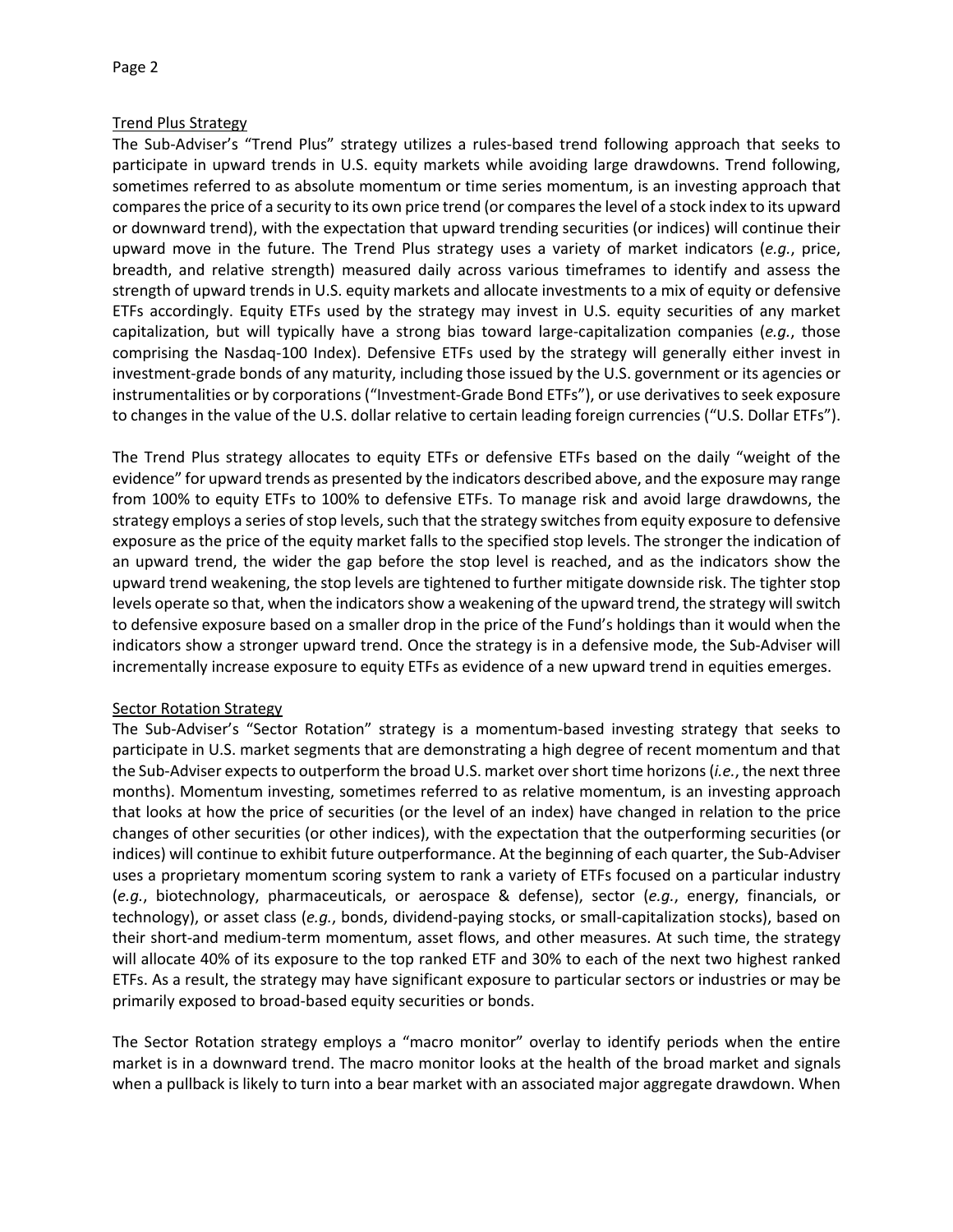the macro monitor indicates such a downward trend, the strategy moves to allocate 100% to defensive ETFs. Defensive ETFs used by the strategy will include Investment-Grade Bond ETFs or U.S. Dollar ETFs.

The Fund is considered to be non-diversified, which means that it may invest more of its assets in the securities of a single issuer or a smaller number of issuers than if it were a diversified fund.

The registration statement for the Fund describes the various fees and expenses for the Fund's Shares. For a more complete description of the Fund visit the Issuer Website.

### **Principal Risks**

As with any investment, you could lose all or part of your investment in the Funds, and the Funds' performance could trail that of other investments. These Funds are subject to the principal risks noted below, any of which may adversely affect the Funds' net asset value per share ("NAV"), trading price, yield, total return and ability to meet its investment objective. Interested persons are referred to the discussion in the prospectus for the Funds of the principal risks of an investment in the Funds. These include but are not limited to equity market risk, ETF risk, fixed income securities risk, government obligations risk, investment company risk, management risk, models and data risk, new fund risk, non- diversification risk, sector risk and small and mid-sized company stock risk.

### **Exchange Rules Applicable to Trading in the Shares**

Trading in the Shares on MEMX is subject to MEMX trading rules.

#### **Trading Hours**

The value of the Index underlying the Shares will be disseminated to the data vendors every 15 seconds during the Regular Trading Session.

The Shares will trade on MEMX between 7:00 am and 5:00 pm (EST). Please note that trading in the Shares during the Exchange's Pre-Market and Post-Market Sessions ("Extended Market Sessions") may result in additional trading risks which include: (1) that the current underlying indicative value may not be updated during the Extended Market Sessions, (2) lower liquidity in the Extended Market Sessions may impact pricing, (3) higher volatility in the Extended Market Sessions may impact pricing, (4) wider spreads may occur in the Extended Markets Sessions, and (5) because the indicative value is not calculated or widely disseminated during the Extended Market Sessions, an investor who is unable to calculate an implied value for the Shares in those sessions may be at a disadvantage to market professionals.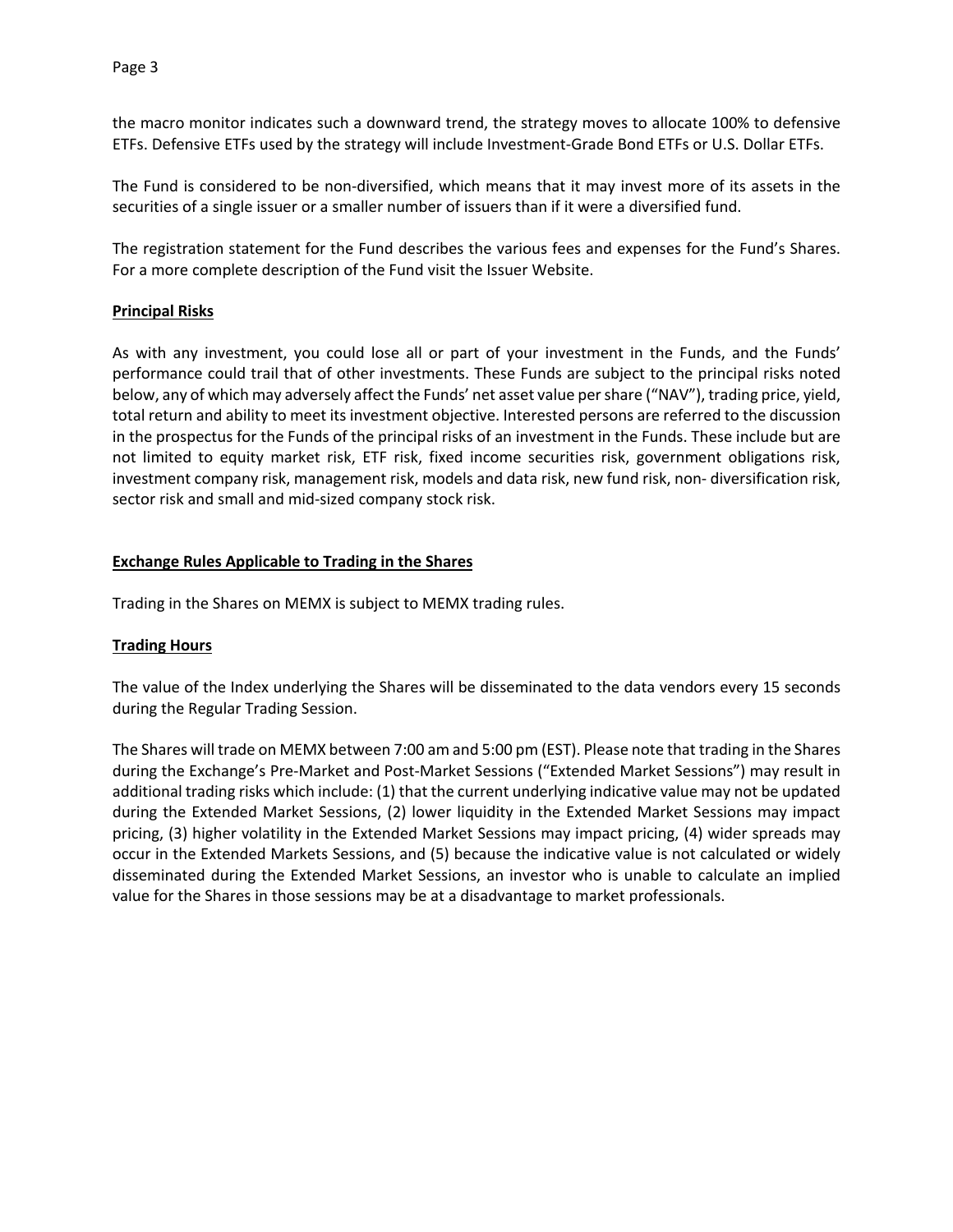# **Dissemination of Data**

The Consolidated Tape Association will disseminate real time trade and quote information for the Shares to Tape B.

| <b>Name</b>                                | <b>Listing Market</b> | <b>Trading Symbol</b> | <b>IOPV Symbol</b> | <b>NAV Symbol</b> |
|--------------------------------------------|-----------------------|-----------------------|--------------------|-------------------|
| McElhenny<br>Sheffield<br>Managed Risk ETF | Cboe BZX              | <b>MSMR</b>           | MSMR.IV            | MSMR.NV           |

## **Delivery of a Prospectus**

Exchange Members should be mindful of applicable prospectus delivery requirements under the federal securities laws with respect to transactions in the Fund. Prospectuses may be obtained through the Fund's website. The Prospectus for the Fund does not contain all of the information set forth in the Fund's Registration Statement (including the exhibits to the Registration Statement), parts of which have been omitted in accordance with the rules and regulations of the SEC. For further information about the Fund, please refer to its Registration Statement.

In the event that the Fund relies upon an order by the SEC exempting the Shares from certain prospectus delivery requirements under Section 24(d) of the 1940 Act and in the future make available a written product description, Exchange Rules require that Exchange Members provide to all purchasers of Shares a written description of the terms and characteristics of such securities, in a form prepared by the Issuer of the Fund, no later than the time a confirmation of the first transaction in the Shares is delivered to such purchaser. In addition, Exchange Members shall include such a written description with any sales material relating to the Shares that is provided to customers or the public. Any other written materials provided by a MEMX member to customers or the public making specific reference to the Shares as an investment vehicle must include a statement in substantially the following form: "A circular describing the terms and characteristics of [the UTP Derivative Securities] has been prepared by the [open-ended management investment company name] and is available from your broker. It is recommended that you obtain and review such circular before purchasing [the UTP Derivative Securities]."

An Exchange member carrying an omnibus account for a non-member broker-dealer is required to inform such non-member that execution of an order to purchase Shares for such omnibus account will be deemed to constitute agreement by the non-member to make such written description available to its customers on the same terms as are directly applicable to such Exchange member under this rule.

Upon request of a customer, Exchange Members also shall provide a copy of the Prospectus.

## **Suitability**

Trading in the securities on the Exchange will be subject to MEMX Rule 3.7 and other applicable suitability rules. Members recommending transactions in the securities to customers should make a determination that the recommendation is suitable for the customer.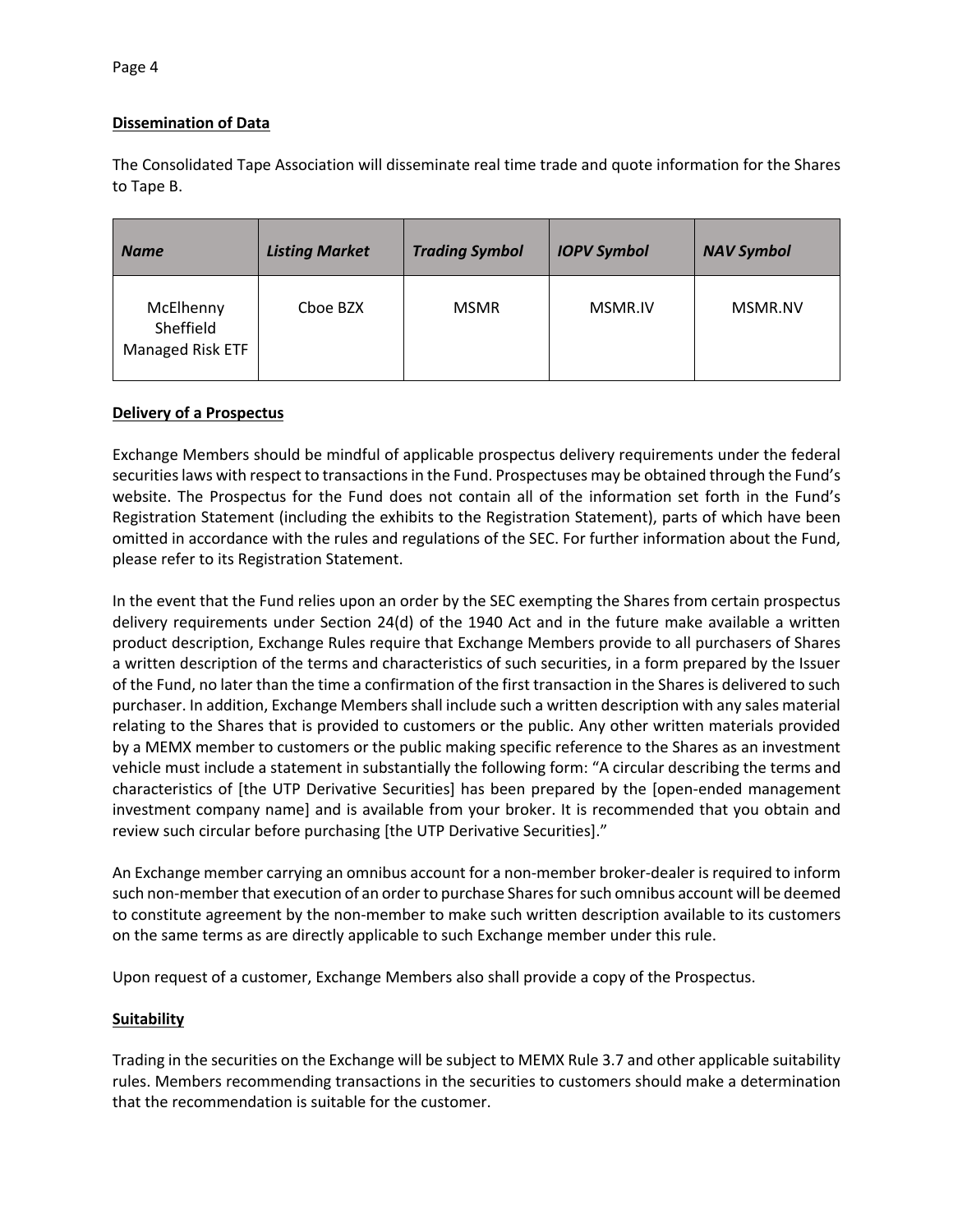# **Trading Halts**

The Exchange will halt trading in the Shares of a security in accordance with the Exchange's Rules. The grounds for a halt include a halt because the intraday indicative value of the security and/or the value of its underlying index are not being disseminated as required, a halt for other regulatory reasons or due to other conditions or circumstances deemed to be detrimental to the maintenance of a free and orderly market. In addition, MEMX will stop trading the Shares of a security if the primary market de-lists the security.

## **Exemptive, Interpretive and No-Action Relief Under Federal Securities Regulations**

The Securities and Exchange Commission (the "SEC") has issued letters granting exemptive, interpretive and no-action relief from certain provisions of rules under the Securities Exchange Act of 1934 for exchange- traded securities listed and traded on a registered national securities exchange that meet certain criteria.

**AS WHAT FOLLOWS IS ONLY A SUMMARY OF THE RELIEF OUTLINED IN THE NO-ACTION LETTERS REFERENCED ABOVE, THE EXCHANGE ADVISES INTERESTED PARTIES TO CONSULT THE NO-ACTION LETTERS FOR MORE COMPLETE INFORMATION REGARDING THE MATTERS COVERED THEREIN AND THE APPLICABILITY OF THE RELIEF GRANTED IN RESPECT OF TRADING IN SECURITIES. INTERESTED PARTIES SHOULD ALSO CONSULT THEIR PROFESSIONAL ADVISORS.**

### **Regulation M Exemptions**

Generally, Rules 101 and 102 of Regulation M prohibit any "distribution participant" and its "affiliated purchasers" from bidding for, purchasing, or attempting to induce any person to bid for or purchase any security which is the subject of a distribution until after the applicable restricted period, except as specifically permitted in Regulation M. The provisions of the Rules apply to underwriters, prospective underwriters, brokers, dealers, and other persons who have agreed to participate or are participating in a distribution of securities.

The SEC has granted an exemption from Rule 101 under Regulation M to permit persons participating in a distribution of shares of the above-mentioned Fund to engage in secondary market transactions in such shares during their participation in such a distribution. In addition, the SEC has granted relief under Regulation M to permit persons who may be deemed to be participating in the distribution of Shares of the above-mentioned Fund (i) to purchase securities for the purpose of purchasing Creation Unit Aggregations of Fund Shares and (ii) to tender securities for redemption in Creation Unit Aggregations. Further, the SEC has clarified that the tender of Fund Shares to the Fund for redemption does not constitute a bid for or purchase of any of the Funds' securities during the restricted period of Rule 101. The SEC has also granted an exemption pursuant to paragraph (e) of Rule 102 under Regulation M to allow the redemption of Fund Shares in Creation Unit Aggregations during the continuous offering of Shares.

## **Rule 10b-10 (Customer Confirmations for Creation or Redemption of Fund Shares)**

Broker-dealers who handle purchases or redemptions of Fund Shares in Creation Unit size for customers will be permitted to provide such customers with a statement of the number of Creation Unit Aggregations created or redeemed without providing a statement of the identity, number and price of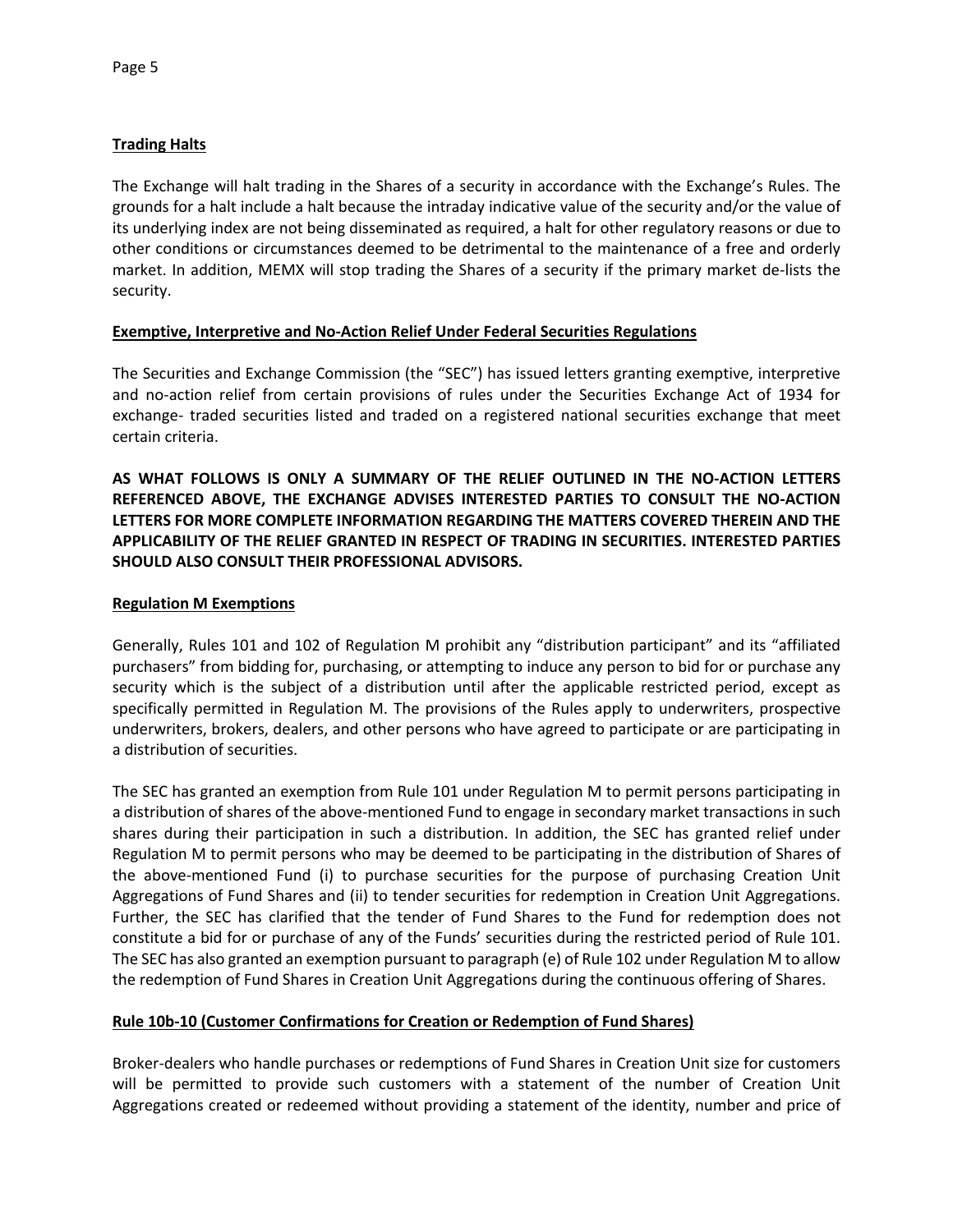Shares of the individual securities tendered to the Fund for purposes of purchasing Creation Unit Aggregations ("Deposit Securities") or the identity, number and price of Shares to be delivered by the Trust for the Fund to the redeeming holder ("Redemption Securities"). The composition of the securities required to be tendered to the Fund for creation purposes and of the securities to be delivered on redemption will be disseminated each business day and will be applicable to requests for creations or redemption, as the case may be, on that day. This exemptive relief under Rule 10b-10 with respect to creations and redemption is subject to the following conditions:

- 1. Confirmations to customers engaging in creations or redemptions must state that all information required by Rule 10b-10 will be provided upon request;
- 2. Any such request by a customer for information required by Rule 10b-10 will be filed in a timely manner, in accordance with Rule 10b-10(c); and
- 3. Except for the identity, number, and price of Shares of the component securities of the Deposit Securities and Redemption Securities, as described above, confirmations to customers must disclose all other information required by Rule 10b-10(a).

# **Rule 10b-17 (Untimely Announcement of Record Dates)**

The SEC has granted an exemption from the requirements of Rule 10b-17 that will cover transactions in the Shares.

# **Rule 14e-5**

An exemption from Rule 14e-5 has been granted to permit any person acting as a dealer-manager of a tender offer for a component security of the Fund (1) to redeem Fund Shares in Creation Unit Aggregations from the issuer that may include a security subject to such tender offer and (2) to purchase Fund Shares during such tender offer. In addition, a no-action position has been taken under Rule 14e-5 if a brokerdealer acting as a dealer-manager of a tender offer for a security of the Fund purchases or arranges to purchase such securities in the secondary market for the purpose of tendering such securities to purchase one or more Creation Unit Aggregations of Shares, if made in conformance with the following:

- 1. Such bids or purchases are effected in the ordinary course of business, in connection with a basket of 20 or more securities in which any security that is the subject of a distribution, or any reference security, does not comprise more than 5% of the value of the basket purchase; or
- 2. Purchases are effected as adjustments to such basket in the ordinary course of business as a result of a change in the composition of the underlying index; and
- 3. Such bids or purchases are not effected for the purpose of facilitating such tender offer.

# **Section 11(d)(1); Rule 11d1-2 (Customer Margin)**

The SEC has taken a no-action position under Section  $11(d)(1)$  that will permit broker-dealers that do not create Shares but engage in both proprietary and customer transactions in such Shares exclusively in the secondary market to extend or maintain or arrange for the extension or maintenance of credit on the Shares, in connection with such secondary market transactions. For broker-dealers that engage in the